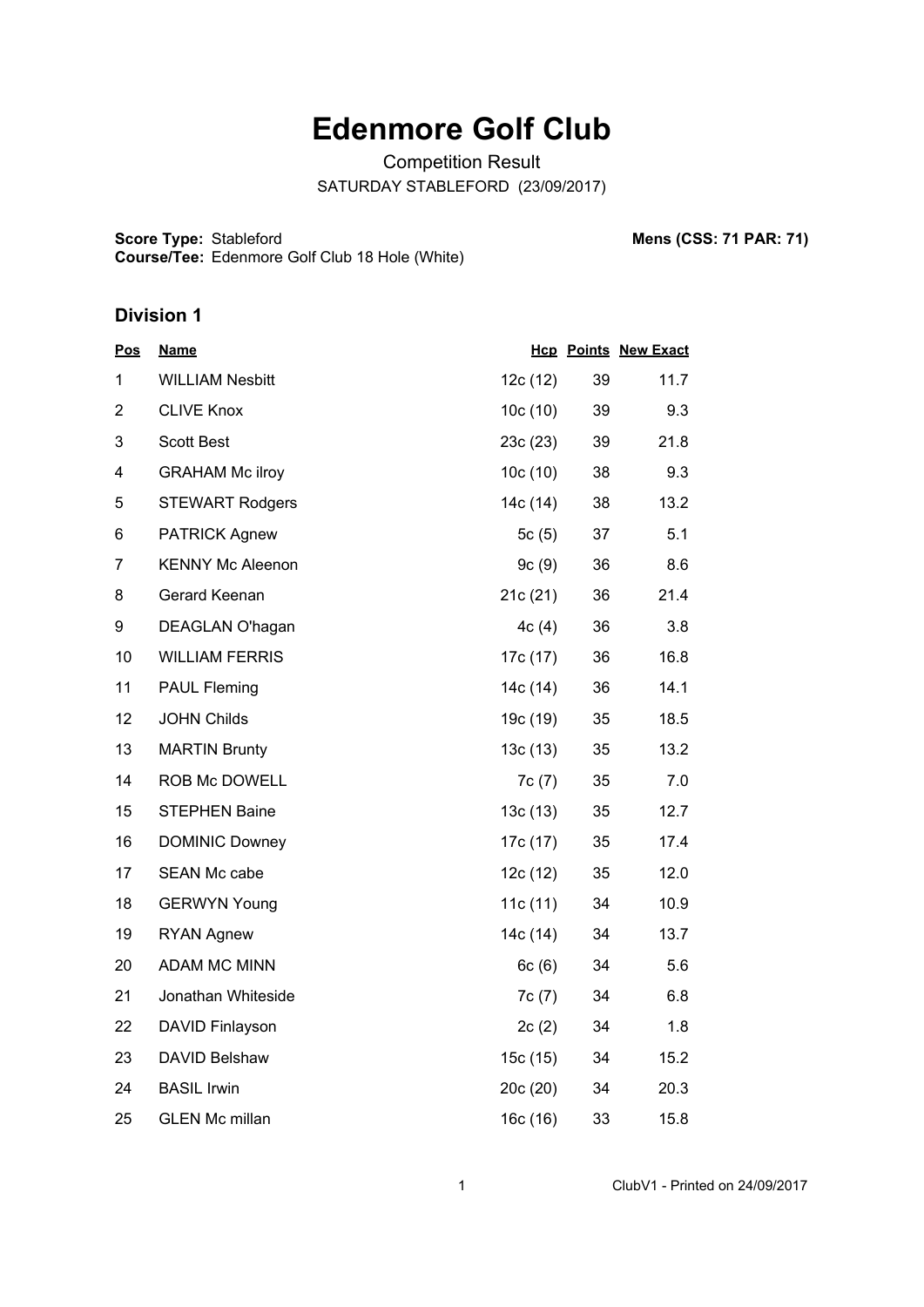# **Division 1**

| <u>Pos</u> | <b>Name</b>             |            |    | <b>Hcp Points New Exact</b> |
|------------|-------------------------|------------|----|-----------------------------|
| 26         | <b>DAMIEN Mullan</b>    | 22c (22)   | 33 | 22.0                        |
| 27         | <b>WILLIAM Grant</b>    | 13c (13)   | 33 | 12.8                        |
| 28         | <b>GRAHAM Cantley</b>   | 15c (15)   | 33 | 14.6                        |
| 29         | <b>JOSEPH Brush</b>     | 12c (12)   | 33 | 11.8                        |
| 30         | <b>Alistair Shiells</b> | 21c(21)    | 33 | 20.7                        |
| 31         | PAUL Murray             | 8c(8)      | 33 | 8.4                         |
| 32         | <b>Adam Beattie</b>     | 8c(8)      | 33 | 8.3                         |
| 33         | <b>KEITH Hare</b>       | 22c (22)   | 33 | 22.4                        |
| 34         | <b>BRIAN Robinson</b>   | 13c(13)    | 33 | 12.7                        |
| 35         | DAVID Waterworth        | 17c (17)   | 33 | 16.9                        |
| 36         | <b>RICHARD Swain</b>    | 12c (12)   | 33 | 11.6                        |
| 37         | <b>ANDREW Patterson</b> | 11c $(11)$ | 33 | 11.3                        |
| 38         | <b>HUGH Mc kay</b>      | 12c(12)    | 33 | 12.0                        |
| 39         | STEPHEN Mc fall         | 9c(9)      | 33 | 8.8                         |
| 40         | <b>IAN Hutchison</b>    | 9c(9)      | 33 | 8.6                         |
| 41         | <b>IAN Megarry</b>      | 13c(13)    | 33 | 13.0                        |
| 42         | <b>RICHARD Wright</b>   | 18c (18)   | 32 | 17.6                        |
| 43         | <b>BRIAN Clenaghan</b>  | 24c (24)   | 32 | 24.3                        |
| 44         | <b>PHILLIP Hughes</b>   | 16c(16)    | 32 | 16.1                        |
| 45         | <b>JIM Uprichard</b>    | 8c(8)      | 32 | 8.2                         |
| 46         | <b>GEOFFREY Simpson</b> | 8c(8)      | 32 | 8.0                         |
| 47         | <b>RICHARD Greer</b>    | 17c (17)   | 32 | 17.4                        |
| 48         | <b>JOHN Boyles</b>      | 8c(8)      | 32 | 7.7                         |
| 49         | SAM Mc connell          | 17c (17)   | 32 | 16.6                        |
| 50         | <b>STEPHEN Cummings</b> | 6c(6)      | 31 | 6.2                         |
| 51         | <b>JOHN Brown</b>       | 15c (15)   | 31 | 14.7                        |
| 52         | <b>STEPHEN Fletcher</b> | 21c (21)   | 31 | 21.4                        |
| 53         | MERVYN Nicholson        | 21c(21)    | 31 | 21.0                        |
| 54         | ROGER Wilkinson         | 18c (18)   | 31 | 18.2                        |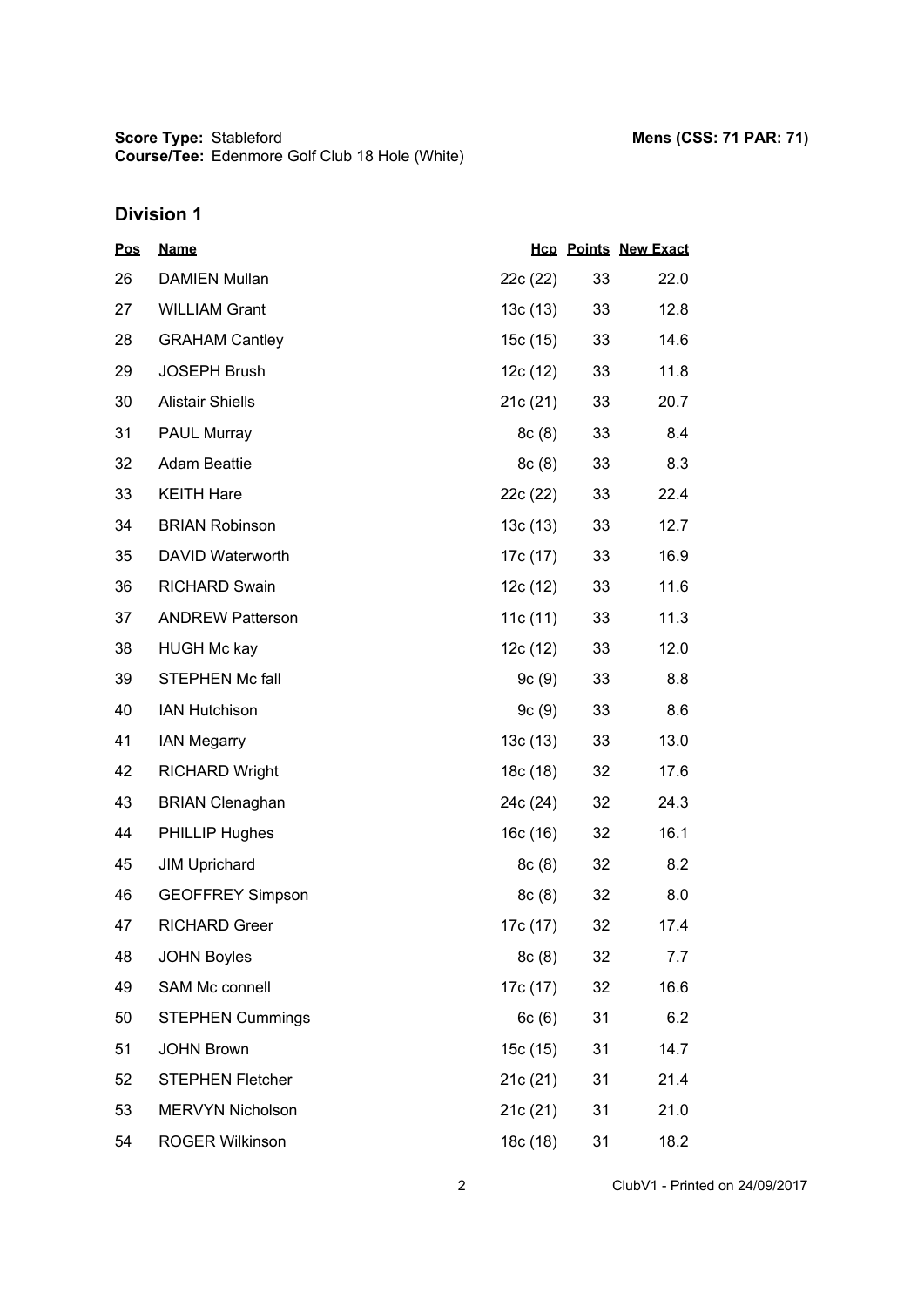**Score Type: Course/Tee:** Stableford **Mens (CSS: 71 PAR: 71)** Edenmore Golf Club 18 Hole (White)

# **Division 1**

| <u>Pos</u> | <b>Name</b>              |          |    | <b>Hcp Points New Exact</b> |
|------------|--------------------------|----------|----|-----------------------------|
| 55         | <b>STEPHEN Andrews</b>   | 8c(8)    | 31 | 7.7                         |
| 56         | <b>MARK Chapman</b>      | 25c(25)  | 31 | 25.1                        |
| 57         | <b>TONY Campbell</b>     | 12c (12) | 31 | 12.1                        |
| 58         | <b>JACKIE Gilliland</b>  | 16c (16) | 30 | 16.4                        |
| 59         | <b>IAN Little</b>        | 12c (12) | 30 | 12.2                        |
| 60         | <b>DAVID Dunlop</b>      | 11c(11)  | 30 | 10.9                        |
| 61         | <b>JOHN Halliday</b>     | 18c (18) | 30 | 18.0                        |
| 62         | <b>GARY Watson</b>       | 8c(8)    | 30 | 7.8                         |
| 63         | <b>KENNY Hylands</b>     | 18c (18) | 30 | 18.3                        |
| 64         | <b>KEVIN Kelly</b>       | 26c(26)  | 30 | 25.5                        |
| 65         | <b>GLENN Robb</b>        | 14c (14) | 30 | 13.6                        |
| 66         | <b>DAVID Donnell</b>     | 27c (27) | 30 | 27.3                        |
| 67         | <b>BILL Wilkinson</b>    | 18c (18) | 30 | 18.5                        |
| 68         | DESMOND Mc carthy        | 28c (28) | 30 | 27.8                        |
| 69         | <b>NEIL Mc dougall</b>   | 13c(13)  | 29 | 13.2                        |
| 70         | <b>SEAN MC KEGNEY</b>    | 26c (26) | 29 | 25.9                        |
| 71         | <b>CATHAL Austin</b>     | 21c(21)  | 29 | 20.7                        |
| 72         | <b>TOM Chapman</b>       | 17c (17) | 29 | 16.6                        |
| 73         | <b>PAUL Patterson</b>    | 12c(12)  | 29 | 12.4                        |
| 74         | Ciaran Connor            | 16c(16)  | 29 | 16.2                        |
| 75         | <b>PAUL Cassin</b>       | 16c (16) | 29 | 15.9                        |
| 76         | <b>SHELDON Lyttle</b>    | 10c(10)  | 29 | 10.2                        |
| 77         | <b>JOHN Graham</b>       | 20c (20) | 29 | 20.3                        |
| 78         | <b>BARRY Mc carthy</b>   | 15c (15) | 29 | 14.5                        |
| 79         | <b>PHILLIP Steele</b>    | 22c (22) | 29 | 21.8                        |
| 80         | PETER WHITESIDE          | 15c (15) | 29 | 15.5                        |
| 81         | <b>MARTIN Mc clinton</b> | 19c (19) | 29 | 19.1                        |
| 82         | <b>MICHAEL Crow</b>      | 19c (19) | 29 | 19.3                        |
| 83         | <b>HERBIE Boomer</b>     | 26c (26) | 28 | 25.9                        |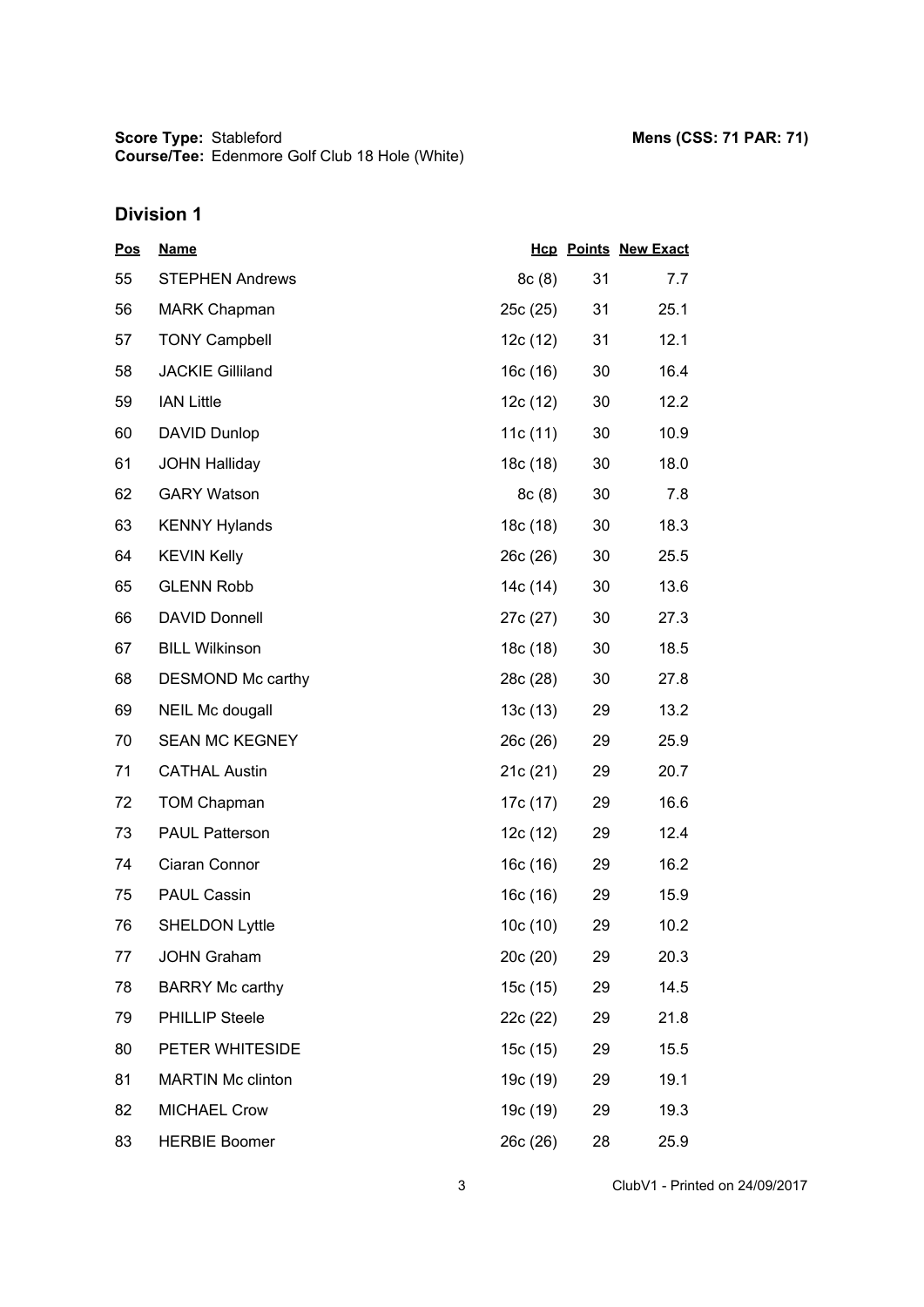**Score Type: Course/Tee:** Stableford **Mens (CSS: 71 PAR: 71)** Edenmore Golf Club 18 Hole (White)

# **Division 1**

| <u>Pos</u> | <b>Name</b>            |          |    | <b>Hcp Points New Exact</b> |
|------------|------------------------|----------|----|-----------------------------|
| 84         | <b>STEPHEN Baxter</b>  | 14c (14) | 28 | 14.4                        |
| 85         | DAVID Allen            | 6c(6)    | 28 | 6.3                         |
| 86         | Michael Chapman        | 16c (16) | 28 | 15.6                        |
| 87         | <b>JAMES Scott</b>     | 14c (14) | 28 | 13.7                        |
| 88         | <b>BRENDAN JAMISON</b> | 14c (14) | 28 | 13.7                        |
| 89         | Christopher Loney      | 20c(20)  | 27 | 19.9                        |
| 90         | <b>BILL Henderson</b>  | 11c(11)  | 27 | 11.1                        |
| 91         | <b>GARRY Brown</b>     | 13c(13)  | 27 | 13.0                        |
| 92         | James Allen            | 26c(26)  | 27 | 26.0                        |
| 93         | PAT Cushnahan          | 21c(21)  | 27 | 20.7                        |
| 94         | <b>COLIN Whan</b>      | 6c(6)    | 27 | 5.6                         |
| 95         | Herbie Goode           | 23c(23)  | 27 | 22.9                        |
| 96         | Mark Fraser            | 19c (19) | 27 | 18.8                        |
| 97         | <b>ANDREW Bennett</b>  | 19c (19) | 27 | 18.6                        |
| 98         | <b>WILLIAM WHITE</b>   | 15c (15) | 27 | 15.5                        |
| 99         | <b>GERRY Mc clory</b>  | 13c(13)  | 26 | 12.7                        |
| 100        | <b>ALAN Boomer</b>     | 14c (14) | 26 | 14.3                        |
| 101        | <b>STEVE Jones</b>     | 21c (21) | 26 | 20.8                        |
| 102        | <b>ALAN Weir</b>       | 13c(13)  | 26 | 13.3                        |
| 103        | DOMINIQUE Legrand      | 28c (28) | 26 | 28.0                        |
| 104        | <b>GEOFF Burrowes</b>  | 15c (15) | 26 | 14.9                        |
| 105        | <b>COLUM Brannigan</b> | 9c(9)    | 26 | 9.0                         |
| 106        | <b>TREVOR Mc neill</b> | 27c (27) | 25 | 27.2                        |
| 107        | <b>MICHAEL Currie</b>  | 15c (15) | 25 | 15.0                        |
| 108        | <b>WILL Bryans</b>     | 16c (16) | 25 | 15.8                        |
| 109        | <b>ROGER Erwin</b>     | 3c(3)    | 25 | 3.3                         |
| 110        | <b>MICHAEL Rooney</b>  | 28c (28) | 25 | 28.0                        |
| 111        | <b>SEAN Magill</b>     | 17c (17) | 25 | 17.5                        |
| 112        | <b>PHILLIP Tinsley</b> | 13c(13)  | 25 | 13.4                        |

4 ClubV1 - Printed on 24/09/2017